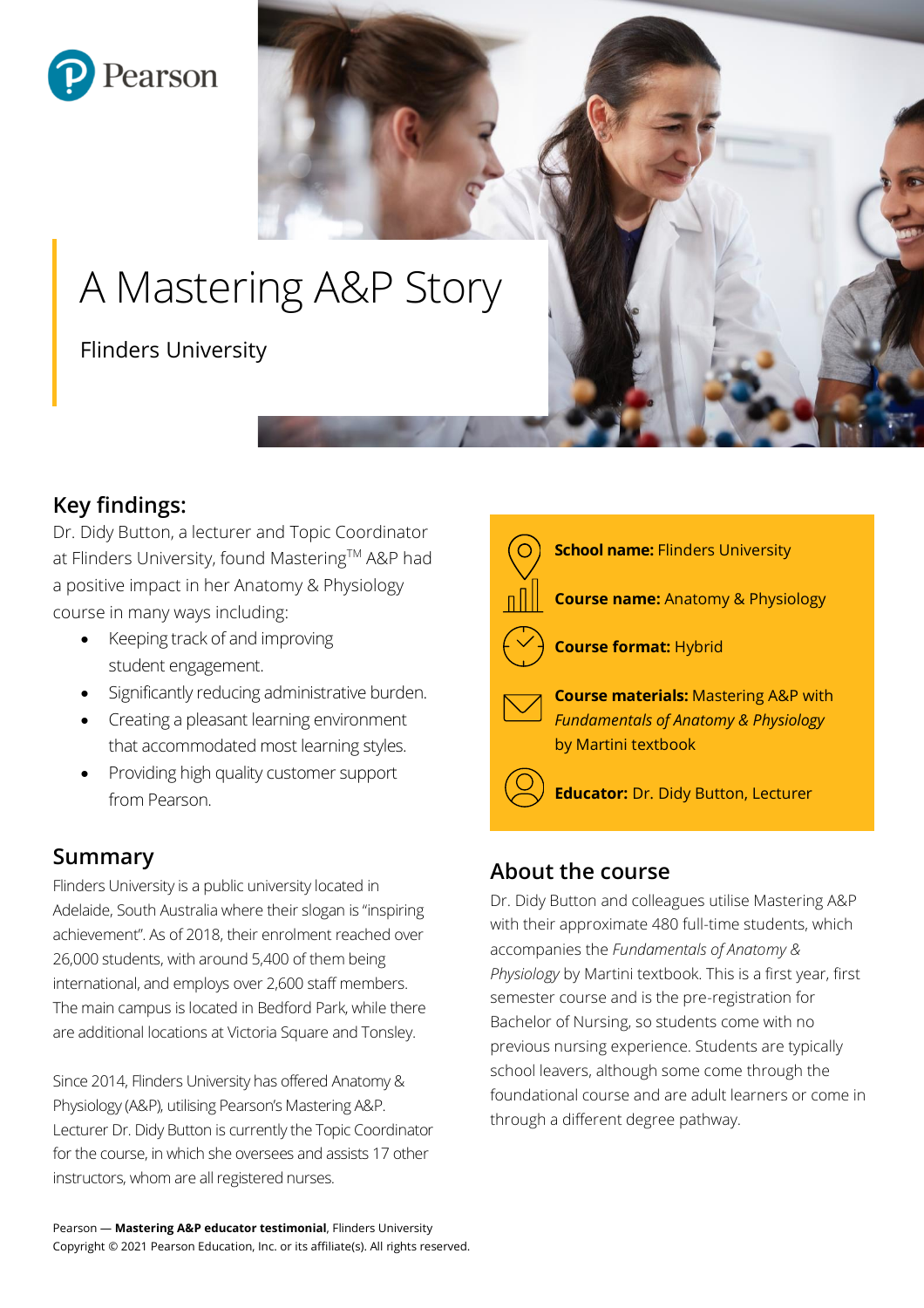

Given the size of this class, Flinders University did not have the room to hold all students. As a solution, they Initially tried to conduct lectures in two separate lecture halls but the feedback from students indicated that the quality of the audio was poor for those in the second lecture hall. Therefore, they decided to provide lectures online. Didy feels that offering online lectures is the best way to deliver a consistent lesson to all students and comprehensive notes to all instructors.

This particular course is hybrid, in which classes meet both in person and online. They use a flipped learning approach where students are expected to complete assigned activities before coming to a four-hour faceto-face class. During this four-hour class they do a two-hour A&P lab followed by a two-hour health assessment based on the previous class topic(s). The health assessment is an essential part of the first-year course as it is closely tied to A&P concepts and teaches students how to interview and conduct a basic physical exam. Both the lab and health assessment are taught and led by the same instructor. All 22 lectures are fully online and pre-recorded by Didy, available in audio and PowerPoint, as well as summarised in short, 2-page documents.

The course is 14 weeks total during which time they cover content for the first ten weeks, with exams during week 13 and 14. There are a total of ten quizzes corresponding with the first ten classes, that account for 15% of the overall grade, with each quiz equalling 1.5%. The instructor also incorporates the adaptive learning capacity of Mastering A&P within the quizzes so students who achieve a 95% or higher on their test get an extra five points. Students who receive less than a 95% on the quiz get an opportunity to earn an extra five points by answering three questions out of the ones they got wrong. She finds a lot of students take advantage of this opportunity.

On top of the 15% of the total grade accounted for by quizzes administered through Mastering A&P, the rest of the assessments account for the grade as follows:



The early assessment is to help instructors determine if students are comprehending the reading, are writing up and getting the appropriate answers for the reports, and whether they are engaging with the content.

#### **Implementation**

As Topic Coordinator, Dr. Didy Button has several goals for the A&P course. First, since this is a first semester, first year Bachelor of Nursing course, she wants to motivate students to continue through the programme and strive to be the best registered nurse they can be, which includes helping them learn the fundamentals. Also, she wants to teach the students how to appropriately manage their time. Students have the opportunity to apply time management skills through the use of Mastering A&P as there are assignment and assessment deadlines scattered throughout the curriculum. One example is the Mastering A&P quiz deadlines. They are open for 24 hours a day for one full week, after which time they are unable to go back in and complete the quizzes without a note from a doctor stating they were sick the entire time the quiz was open. Lastly, Didy wants to find a resource that provides consistent information to all 480 students and 17 instructors, as well as have that resource align with their content.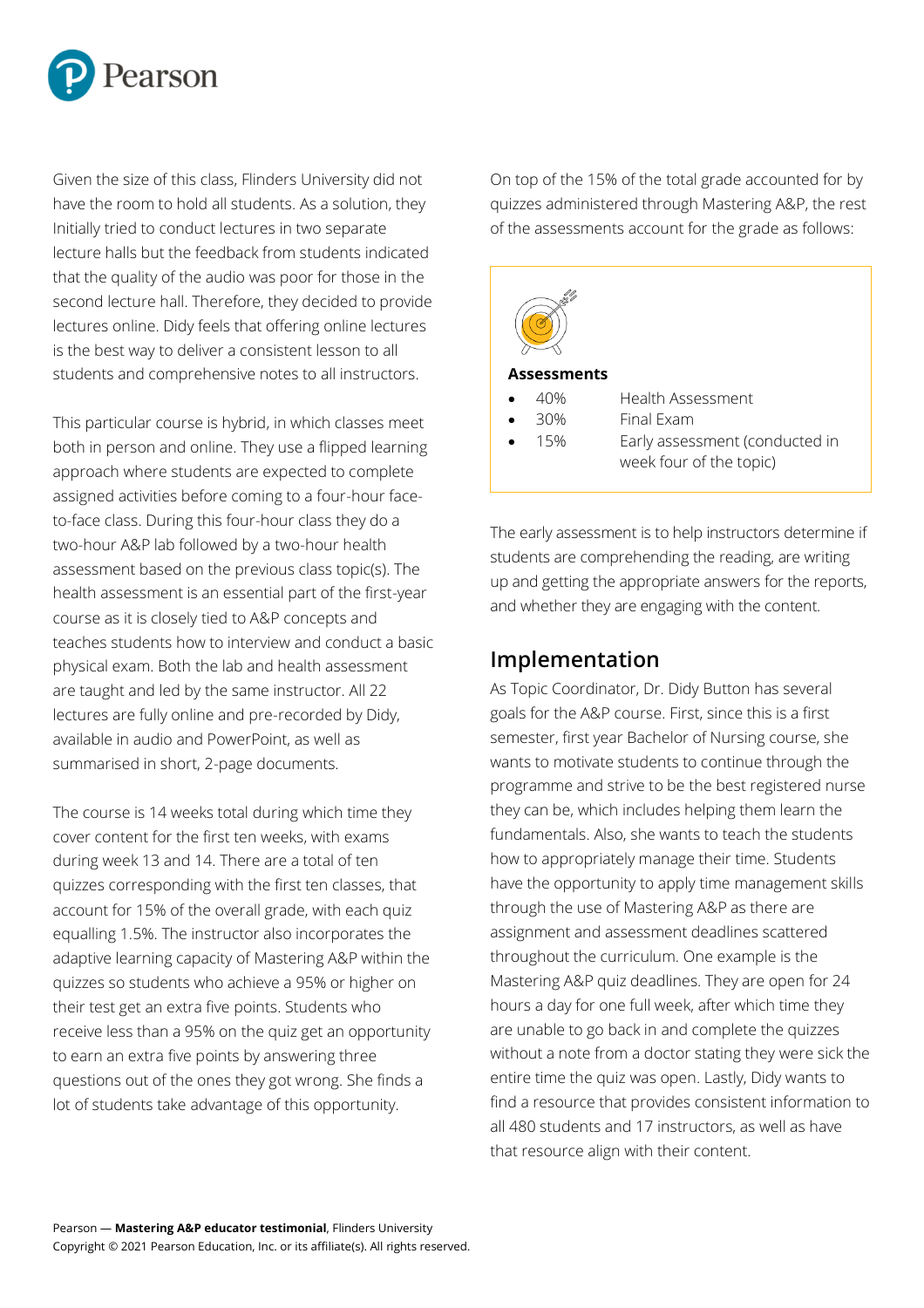

Five years ago the course switched to a flipped learning approach. The first year they tried Mastering A&P on a trial basis, offering it to students for free, in an effort to gather student and instructor opinions. To understand their experience, Didy evaluated student feedback using tailored University Student Evaluation of Teaching (SET) questionnaires. This evaluation helped her determine whether purchasing Mastering A&P was worth the investment. She took into account the quality of the resources and questions as well as student feedback. Based on the information she gathered, she asked the Dean to approve a site license.

Specifically, Didy wanted to continue with Mastering A&P after the trial because she wanted to keep track of student learning every week and found the question bank from Mastering A&P to be of much higher quality with a wider variety, as compared to the online platform the university utilised before. Further, she found that A&P concepts are much better explained visually and can be used to consolidate student learning when resources from the lecture, text and questions are all similar. This creates familiarity and understanding of concepts for students.

Students utilise the university's online platform called Flinders Learning Online (FLO), which is fully integrated with Mastering A&P, and is where all the modules are located. The suggested process is that students first listen to the online lecture, and then prepare for class by working on reports accessing the knowledge gained from the lectures. Next, they come to class and complete the report with their classmates with the help of their instructor. Lastly, they have the health assessment and lab for four hours followed by the Mastering A&P quiz, which Didy suggests they take that same evening. FLO also includes other supplemental resources for students to access like videos and suggested readings. Didy and instructors even produce their own short videos about each assessment, providing students an understanding of the assessment components. In addition, these short

videos create a consistent thread from Didy to all of the instructors allowing students to learn similar content. Mastering A&P is used mainly outside of class to take quizzes, but they also use Learning Catalytics at the end of each class.

For the quizzes taken on Mastering A&P, Didy makes sure that all questions are aligned with the lecture content, as well as the learning outcomes for each particular module. She prefers to set up the quiz as a summary of their learning for the end of every module. As for the particular questions, she typically adds different styles of multiple choice, such as true/false or matching, to provide a variety for students. The quizzes are open Monday through Friday, 24 hours a day and students are allowed about 45 minutes to complete them once they are opened. Timings for each quiz vary depending on the number of questions and the degree of difficulty estimated by the international learning analytics on each question provided in Mastering A&P. Students are allowed one attempt to complete the quizzes at their convenience during that week. At the end of the week, once the window in which they can complete the quiz has closed, students receive results of their quiz and are able to go back and repeat it for practice.

In order to monitor students' progress, Didy utilises the Mastering gradebook. She is able to determine which students have completed or neglected to complete quizzes. Should a student not enrol or complete a quiz, Didy would reach out to them to determine the reason and try to rectify the situation, if possible.

There is also a discussion forum in which students can discuss topics and ask questions. While Didy does not closely moderate the forum, students help one another. Lecturers can, and typically do, join to answer students' questions.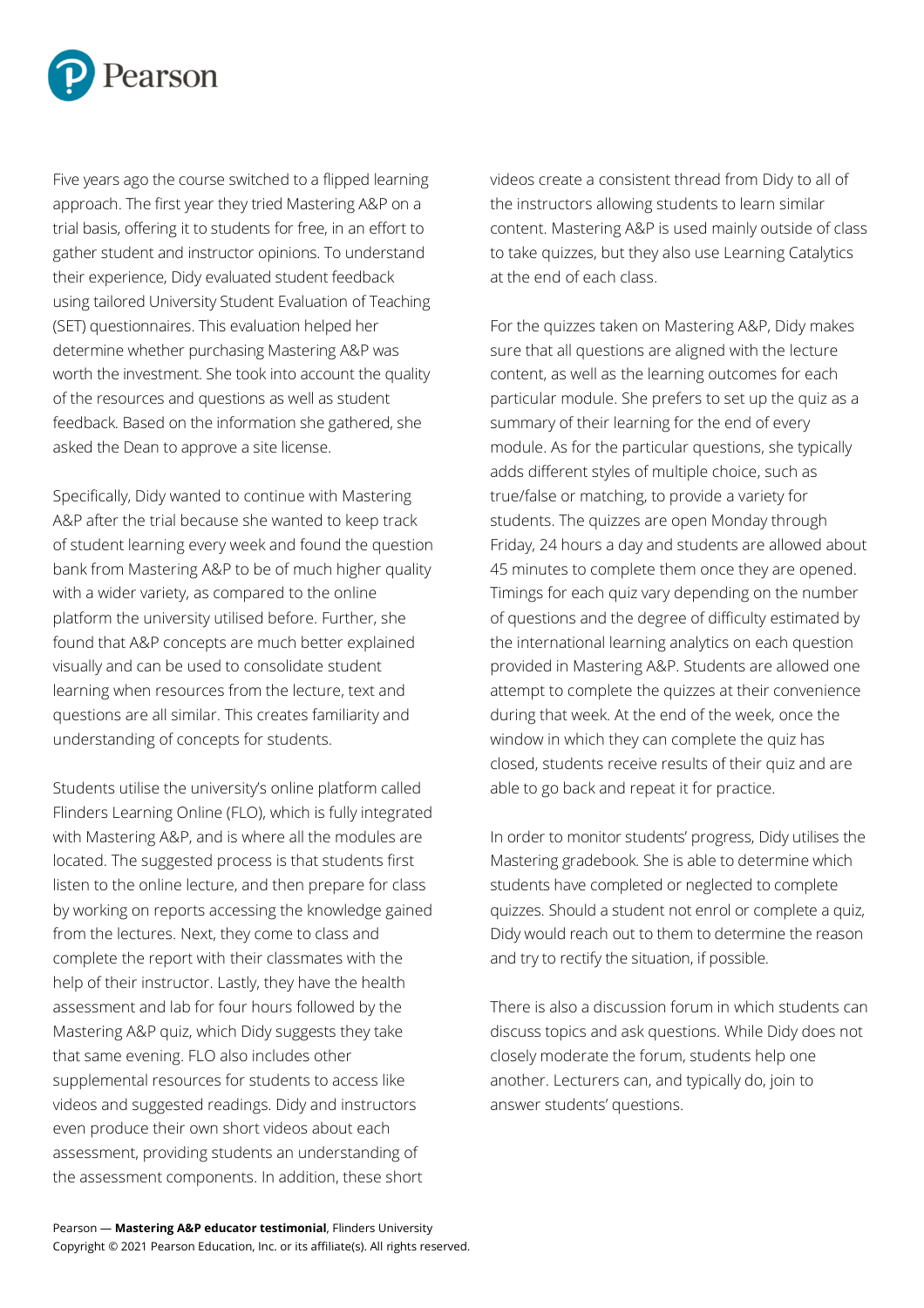

#### **Instructor Experience and Perception**

Dr. Didy Button found that using Mastering A&P in her course has had a positive impact on students. She believes Mastering A&P has created a pleasant learning environment for her students and accommodates most learning styles.

"It provides the students with an opportunity, in an innovative way, to test their knowledge. Lots of students have different learning styles so this provides them with visual options, and high-quality animations."

Didy feels the videos and animations are important because some of the A&P concepts can be difficult to master. She believes having a video helps students comprehend the topic better and in a more complete way. Grasping the fundamentals is necessary to make a smooth progression through courses to achieve a Bachelor of Nursing degree. She found that:

# "students do find them useful (and enjoy) watching them."

She feels Mastering A&P provides motivation and a source of engagement throughout the course. When analysing the gradebook, Didy gets a sense of each analysing the gradebook, bluy gets a sense of each<br>students' level of engagement as a whole. She reports that out of the 480 students, it appeared that 450 engaged with Mastering A&P, while only about 30 did not complete any quizzes within the program. She believes it supports their learning and the quizzes motivate them.

"I think it is a motivator at the end of the module for them to go in and see and answer these questions and get the majority of them right."

She finds that Mastering A&P helps facilitate her teaching for this course because it *"is a reliable source of quality resources."* Further, it helps to reduce administrative burden, to follow student progress and blends nicely with the course content.

"I don't need to get it marked, it's automatically marked. I can see student progress through it, so it ticks all my boxes as to a short piece of summative assessment (and) I am not spending tutor marking time on it because it's all self- marked. It's closely aligned with our content, so it's meeting the needs of what I'm wanting it for."

She believes it has also facilitated her teaching because it provides easy ways to setup questions, the confidence of knowing which questions match which course goals, and a way of gauging how difficult the questions are for similar students. She finds the learning analytics embedded within the program to be very useful.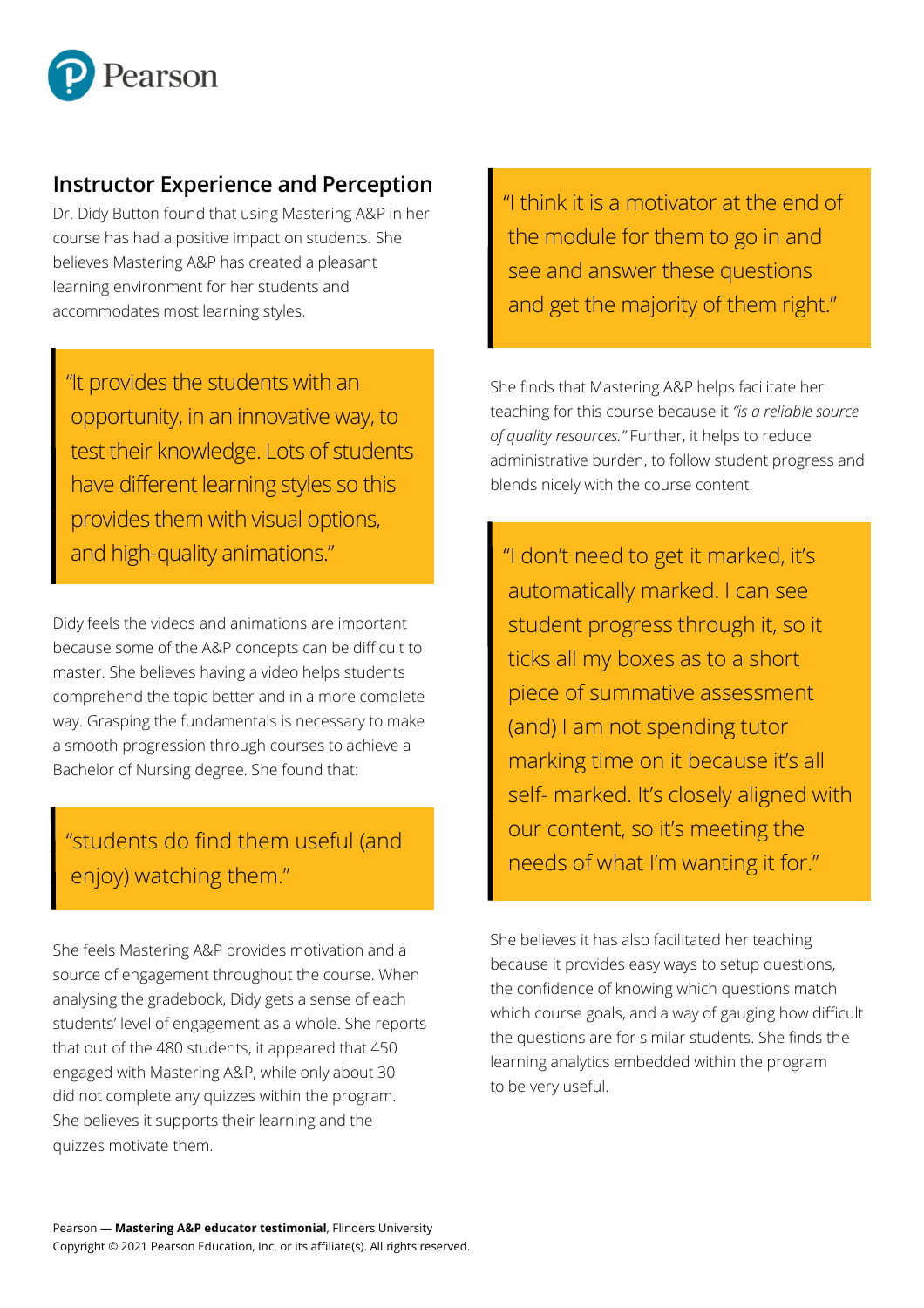

"It's set up with balloon text with the learning outcomes, so I know with confidence what questions I am choosing. I can see internationally how difficult the question is. I can see how many people have been getting it right the first time. All of that helps me analyse what set of questions to put in place or not. All of the learning analytic information available on the website when you create questions and assignments is very useful in helping me choose questions."

Aligned with her goal to provide a similar resource throughout the course to all 480 students, she believes that Mastering A&P offered her students a consistent way of obtaining content, which was valuable for their learning.

"I think it is meeting the learning outcome. It's a way of me providing a similar resource in the lecture, a similar resource in the report, similar resource in the classroom and then also in the quizzes. I think that continuity of style of learning, the types of illustrations, all helps their understanding."

Because the quizzes are timed and only open for one full week, Didy believes that Mastering A&P has helped students with time management, which she notes is a very important skill. She believes that time management is a skill that can be applied to all facets of life, not just school, but acknowledges that it is something students often struggle with, especially as first year students.

"It's all about developing those skills of time management that university students struggle with. (Mastering A&P) is good on that front as well."

Didy is very pleased with the support from Pearson. She finds the representative to be very supportive and efficient as they promptly corrected the few issues they experienced, which she very much appreciated. Didy was so impressed with the attentiveness of the representative that she shared it with fellow colleagues.

"The (Pearson representative) has been a really great support and because I have spread the word amongst my colleagues, there are...at least another (three) people that I know of that are now using Mastering in the college that I am working with."

In fact, Didy stated that the Pearson representative spent a lot of time working with her colleagues to build their confidence and skills in creating assignments using Mastering.